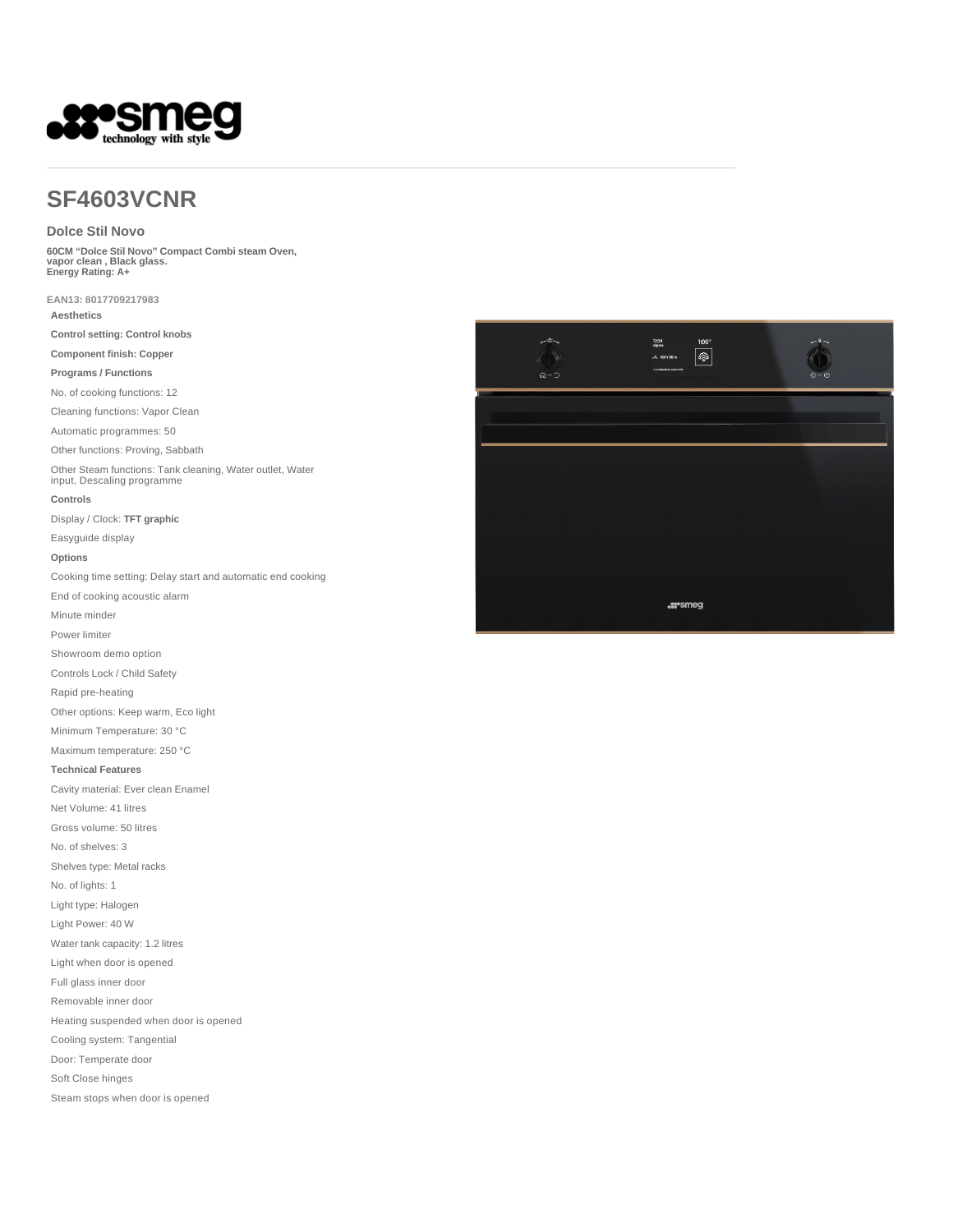#### **Accessories Included**

Grill mesh: 1

Grid with back stop: 2

Enamelled deep tray (40mm): 1

St/steel tray (20mm): 1

St/steel perforated deep tray (40mm): 1

Other: Sponge/ Boiler cover

**Electrical Connection**

Voltage: 220-240 V

Electrical connection rating (W): 3100 W

Current: 14 Amp

Frequency (Hz): 50/60 Hz

### **FUNCTIONS**

| $\mathbb{R}$<br>$\sim$ |  | w |  |
|------------------------|--|---|--|

**SMEG S.p.A. Via Leonardo da Vinci, 4 42016 Guastalla (RE) Tel. 0522 821 1**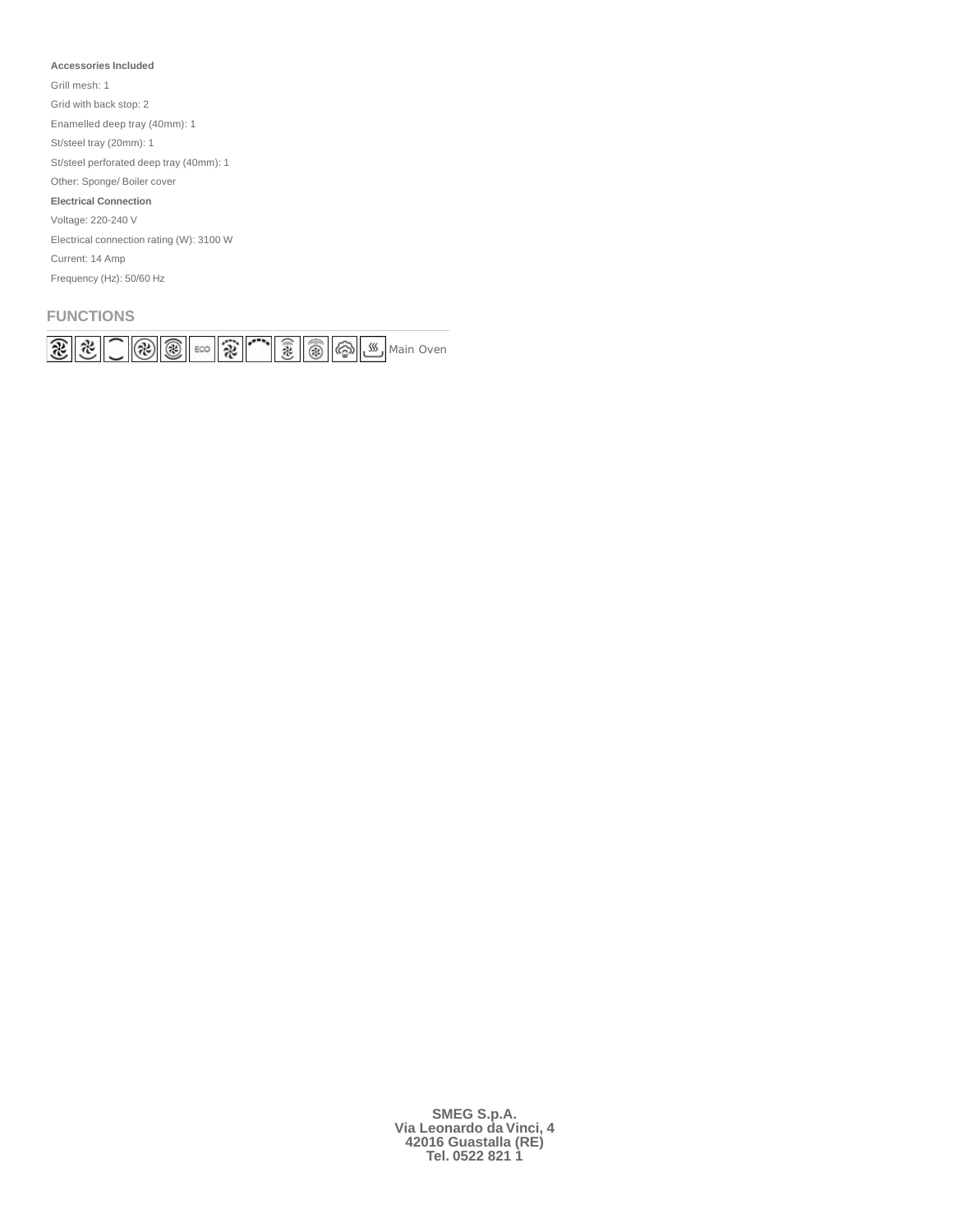

# **SF4603VCNR**

**Dolce Stil Novo** 

combined steam 60 cm black glass energy rating A+ electric compact



#### **Main Oven**



#### **Fan with upper and lower elements:**

The elements combined with the fan aim to provide more uniform heat. This is a similar method to conventional cooking, so preheat is required. This is not as effective as circulaire cooking but can also be used to cook biscuits and pastry.



#### **Fan with lower element:**

This combination completes cooking more quickly of foods that are ready on the surface, but require more cooking inside, without further browning. Suitable for any type of food.



#### **Upper and lower element only:**

This method is known as "conventional" cooking, and is suitable for dishes that require a more gentle heat, such as baking. The oven needs to be pre-heated to the required temperature, and is best suited for single items, such as large cakes e.g. Christmas cake. Best results are obtained by placing food in the centre of the oven.



#### **Circulaire:**

The combination of the fan and circular element around it, gives uniform heat distribution with no cold spots. This results in many benefits - no preheat if cook time is more than 20 minutes, no flavour transfer when cooking different foods at the same time, less energy is needed, and it cooks at 10% quicker than a normal oven. All foods can be cooked on this function, and it is especially suitable for cooked chilled foods.



#### **Circulaire with upper and lower elements:**

The use of the fan with both elements allows food to be cooked quickly and effectively on a number of shelves. Ideal for roasts and large joints that require thorough cooking. There is no transference of smells or flavours when using this function. This function offers a similar result to rotisserie, it moves the heat around the food, instead of moving the food itself, enabling any size or shape to be cooked, and not only items that will fit onto a rotisserie.



#### **ECO:**

The Eco setting is a fast preheat function, which combines grill, fan and lower element to achieve optimum energy efficiency. Only to be used prior to selecting the main cook function for a fast preheat.



### **Fan with grill element:**

Please note: cooking in this mode is conducted with the door closed. The fan reduces the fierce heat from the grill, providing an excellent method for grilling a range of foods, chops, steaks, sausages etc. without having to turn the food during cooking. This gives good results, reduces drying out of foods, and gives even browning and heat distribution, the top two shelves being recommended for use. The lower area of the cavity can also be used to keep other items warm at the same time. An excellent facility to use when cooking a grilled breakfast.



#### **Grill element:**

This allows rapid cooking and browning of foods. Best results can be obtained from using the top shelf for small items, the lower shelves for larger items, such as chops or sausages. Cooking using this method should be carried out with the door closed, unless instructed to do otherwise.



## Upper and lower element + steam + fan



**Circulaire element with steam:** Cooking with the simultaneous use of the circular heating element in combination with fan and steam supply.



### **Manual Steam function:**

Manual function. Adjustable cooking temperature and duration depending on user's wish.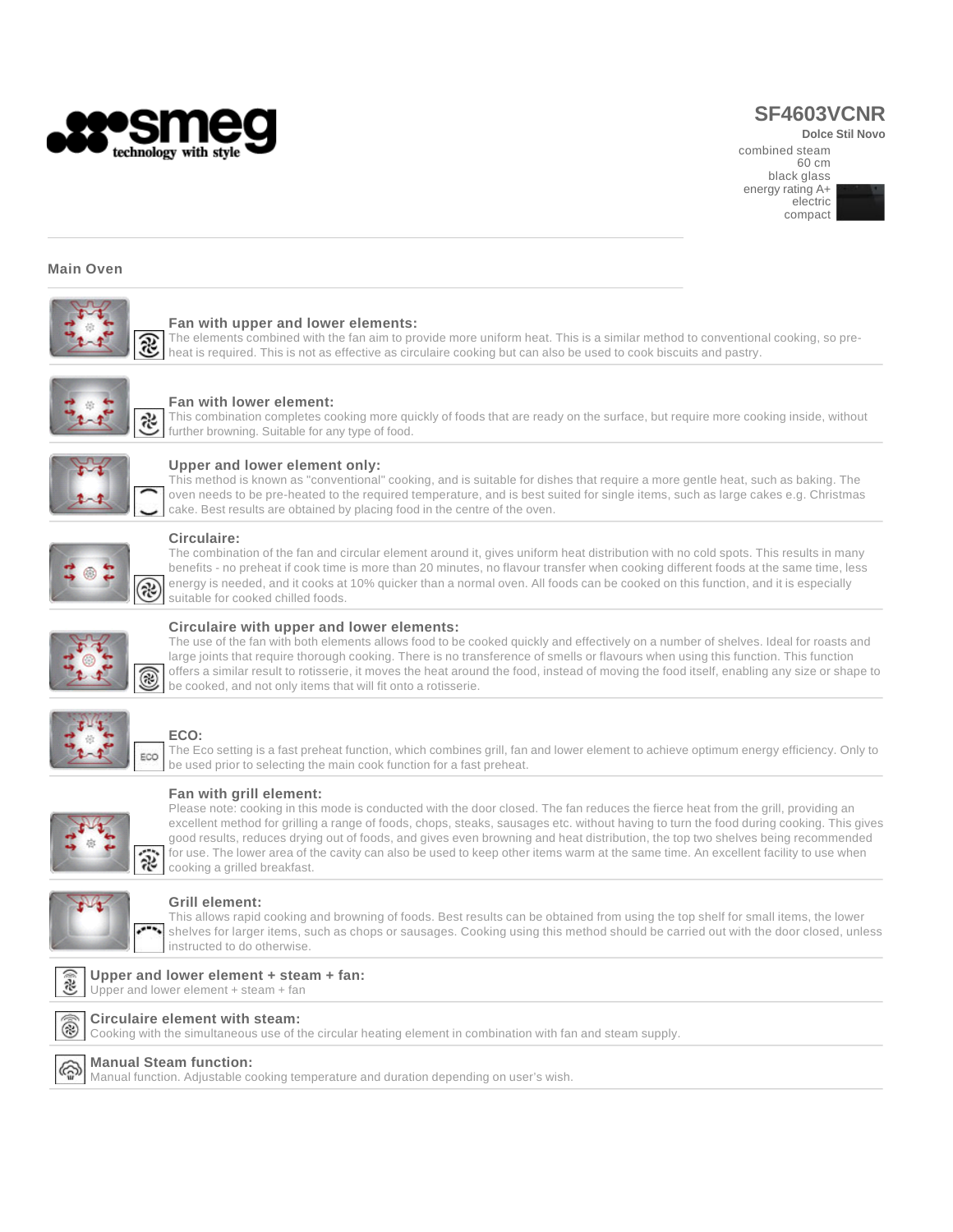

**SMEG S.p.A. Via Leonardo da Vinci, 4 42016 Guastalla (RE) Tel. 0522 821 1**